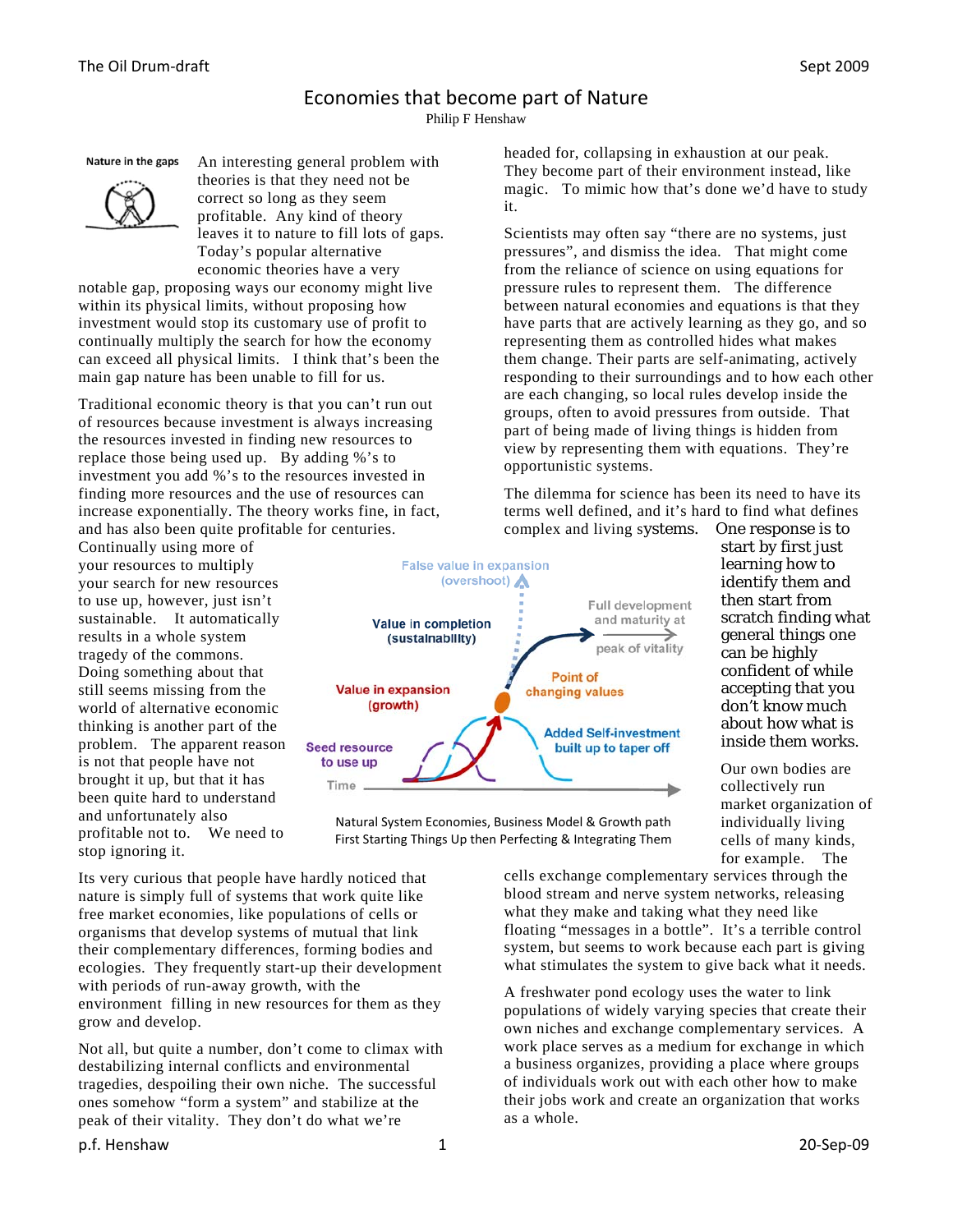## The Oil Drum-draft Sept 2009

Families are also natural system economies in their own right, organized around their own internal networks for exchanging complementary services, operating as whole in being a resource for each part and interacting with its environment. All four of those examples of "uncontrolled" natural system economies grow by the success of their learning parts, take care of themselves operating as wholes in making use of their larger environments while being generally responsive to their own limits. It seems so common.

Tracing how natural-system economies work is challenging. They change everywhere at once by different processes, for example, so wherever you look the great majority of the important business is somewhere else. You can see the principles at work, though. It's the self animation of the parts that does it, that fits all the parts of such systems together. They fit by using search and adaptation for linking their complementary parts, 'foraging' for opportunity and 'dodging' hazards building up layers of new organization as they go. It produces regularly accumulating whole system change.

One way to both identify where that's happening and find out what's doing it is illustrated in the figure. Their history curves display when and where they start from a seed resource and a kind of "viral" development. Natural system economies, large or small, generally begin with a seed resource and a "run of luck" for having "a germ of a good idea" of creative relationships in their environment. What steers their development is how their parts use some of their product to develop, self-investment. It's also called "auto-catalysis", for how the process catalyzes its own development, a kind of "bootstrapping" that nature uses to begin virtually everything. The parts of systems flock to new opportunities for change, just as our financial system does, steering business investment. Financial investment and individual creativity guide the economy's natural organizational steering processes. It is what directs the search strategies for new system structures and relationships.

Whether for internal or external reasons the period of start-up growth runs into complications, and the process switches direction. It's called the "point of diminishing returns" since it's when a system either stops investing as much in self-expansion, or stop succeeding as much. Any process of changing by ever bigger steps alters its own environment.

What's most unusual for systems that are going to mature and stabilize at a peak of vitality is that the switch is to completing and refining their designs, before running into external limits. That's like when building a house using the last load of lumber to build a roof, instead of more walls. That way such systems end their own self-investment cycle with making

themselves into a secure new kind of environment for their parts.

There is a great complexity involved in completing and perfecting things, but it's of a different kind than the great complexity involved in substituting new resources faster and faster in pushing growth beyond comfortable limits. You could call them quantitative and qualitative growth or outward and inward growth. One might also find other kinds of complexity that those characterizations don't fit, so I usually say it's "starting" and "finishing" things. The important realization seems to be that everyone knows a good bit about that already, both with things we see work especially well and others where they don't turn out well at all. So, what I noticed as a systems scientist is that it's possible we could learn how to start and complete economic plans, by closely watching ourselves and the natural economies we're familiar with for applicable examples.

As far as inventing new things, our economic system is clearly very good at whole system learning. All the parts look for ways to connect and avoid conflict with each other, creating changes everywhere at once that work together. It's the basic sign of a natural system economy. One of the things one can know for sure is that no part can know their contribution to what other parts will use them for. It's one of the main ways "nature fills the gaps" and takes care of things out of sight. The risk is creating gaps of unfinished business that the rest of the system can't keep up with.

Nothing in the gaps



It's the means of switching to completing the economy to provide a secure home on earth that solves the problem of our needing to keep running ever faster to just stay in one place. That's what the other alternative economic models don't

address yet, how to end the endless multiplying search for new resources to use up ever faster, that keeps our economy from stabilizing and becoming a part of nature.

How to solve shows in what plants do when after the growth spurt they get from their seed resource they switch to seasonal growth and becoming a part of their environments. That's also what people do with any project they successfully tackle. Starting with expanding it and at the limits of manageable scale turning to finish and perfect it. That's also what people do in their own growth, switching from outward growth to inward growth. First our bodies switch from exponential growth in the womb to maturing the scale of our bodies when we then develop our skills and mature our minds.

We make that same step to perfecting things before they become unmanageable with most things we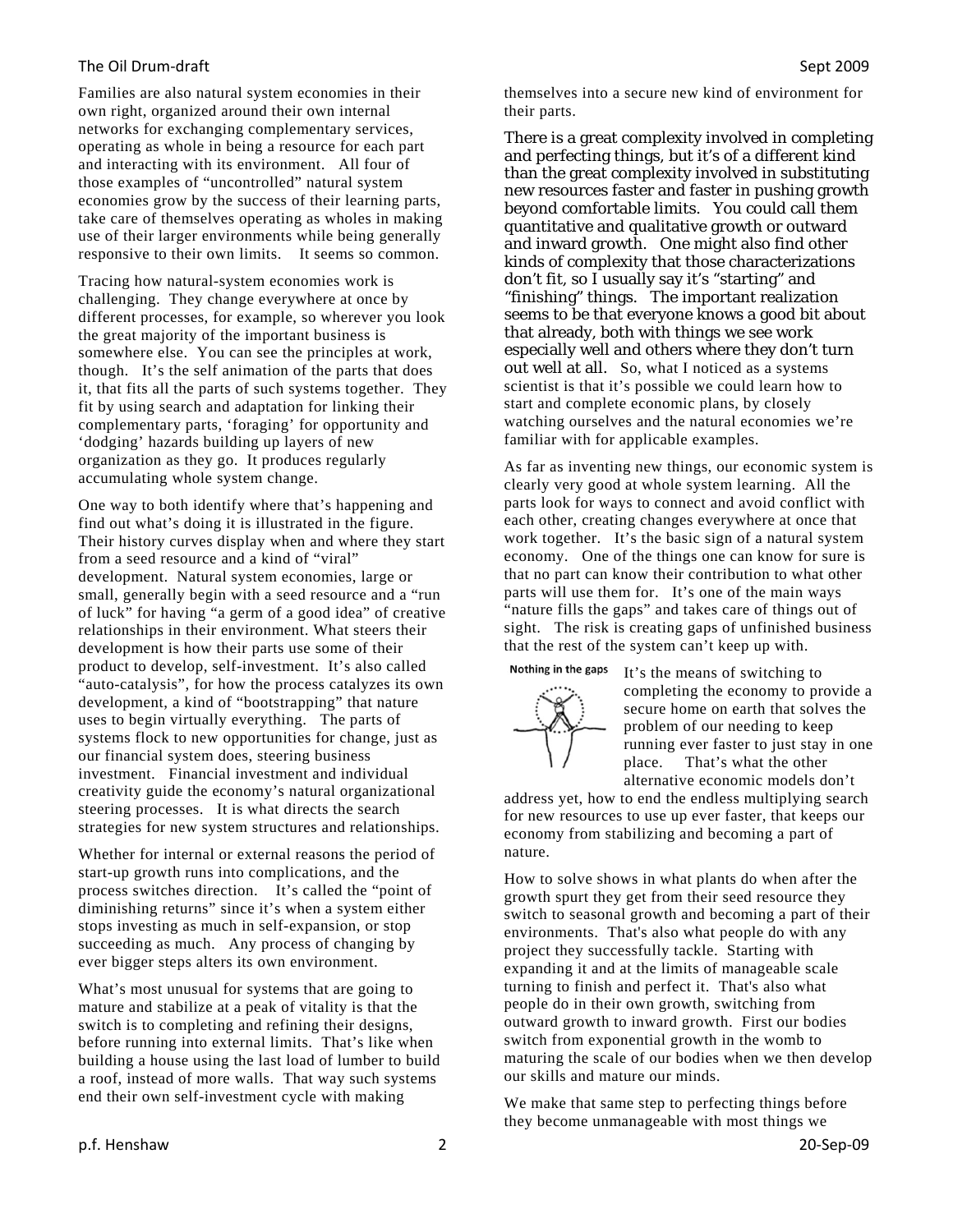#### The Oil Drum-draft Sept 2009

manage personally. With over sized projects like building a whole civilization, though, we rely on following rules, and our rules are mostly only confirmed by being profitable at the moment.

The popular alternative models for free market economies still include the flaw that causes our economy to push us to search for new resources and talents ever more frantically to survive, and prevents us from using our resources to secure our place on earth and become a part of nature. It's that the rule of financial accumulation, having a minimum guaranteed return and continually adding the returns to to investments. There's nothing wrong with either unless connected to the other. Together they cause any system into something like a Ponzi scheme, raising the stakes by multiplying competitive stimulus till it breaks down. In a steady-state economy that would drive increasingly productive people to take ever more from others. Of course, in a failing growth economy, continually intensifying competition while ever more rapidly shrinking the resources to compete over, would be even worse.

For example, the "economic democracy" idea proposed in World Watch this month by David Schweickart<sup>1</sup>, has many interesting ideas. The model for democratically run businesses would still be using the same rules for growing self-investment that cause private money choices to drive ever multiplying competition. Having that flaw also puts his scheme in very good company. The same one mars seemingly all the popular alternate economic models, such as the "transformative technology" ideas of Paul Hawken and the Lovins's in *Natural Capitalism*<sup>2</sup> , the "transformative governance" or "sustainable development" ideas behind the models of Herman Daly<sup>3</sup> in *Beyond Growth* or Gus Speth in *The Bridge at the Edge of the World*<sup>4</sup> or H.T Odum in *A Prosperous way down*<sup>5</sup>. It's even in the critically well-received Prosperity without Growth<sup>6</sup> proposal, by Tim Jackson of the U.K.'s Sustainable Development Commission.

What's missing is a correction for how private, institutional, and government money management is used for auto-catalytic money growth, driving endless growing obligations and competitive stimulus. It causes us to multiply unfinished projects needing ever more changes to maintain the growing imbalance. If one can have only finite physical wealth, can you still have endless multiplying ownership? It's enough to drive a Sorcerer's Apprentice<sup>7</sup> caught up in it crazy!



There's an elegant certainty that points to a solution. It was first discovered by JM Keynes and then further studied by Kenneth Boulding, and then used by me to point to the riddle of how natural-system economies take good care of themselves. Perhaps those who read chapter 16 in Keynes' General Theory<sup>8</sup> or Boulding's last chapter in A Reconstruction of Economics<sup>9</sup>, or my papers, were embarrassed to not quite understand or hesitant to ask the noticeable "dumb questions" it raises. The question is how to arrive at "peak money". It comes to a simple choice, either a) investment stops growing because conditions are so bad that returns on investments don't materialize, or b) healthy returns are earned by investments and recycled as spending, instead of being used to accumulate ever more investment until (a) occurs. Successful economies end their own investment cycle. I hope that's a simpler way to say it, since clearly no one listened to Keynes and Boulding.

When presented with an approaching certainty, the main question becomes how to respond in a smooth timely way. Steering problems are like that. If you see a necessity for a change in plans coming you do two things. One is to start thinking about what would need to change and the other is to start looking for when to do it. I like to use the analogy of paddling a canoe, skiing down a mountain, or driving a race car. When you see a turn coming you first mentally prepare a move to make and then wait for the earliest opportunity to do it smoothly. That both makes it fun and upstage nature's alternate solution for responding to the turn too late, having you capsize, tumble or crash. Practical ways to phase in workable rules to resolve that start with what can be defined with certainty, that investment needs to be steered to making the earth sustainable rather than creating multiplying short term narrow financial gains. One could use scientific measures to qualify the tax status of investments according to long term sustainability. The main "meta-rule" is that you'd allow exceptions only if they don't invalidate the main rule. You'd start today with what we know for sure, that we've got

to have our economy become part of nature. Perhaps the first sweeping step in defining what that means might be recognizing the necessity to redefine fiduciary responsibility, to be for business choices to reflect the whole interests of their public shareholders in building a peaceful rather than ever more agitated world.

It appears that if we could switch to the natural way of